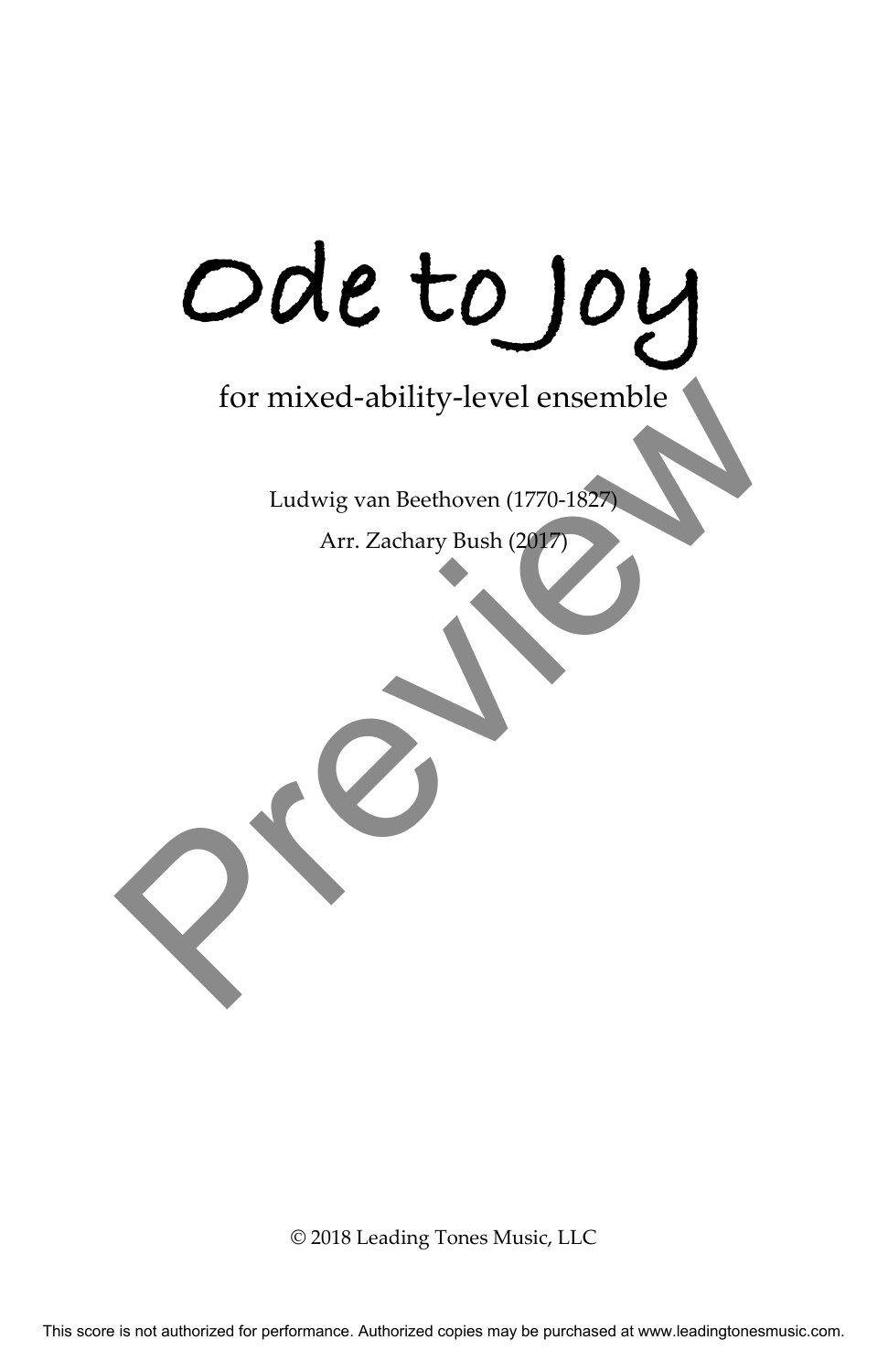© 2018 Leading Tones Music, LLC

**Ode to Joy**  for mixed-ability-level ensemble

Ludwig van Beethoven (1770-1827)

Arr. Zachary Bush (2017)

## **Notes:**

*de to Joy* was commissioned by the Arizona State University Wind Orchestra for the 2018 Building Bridges Through Music Festival. This festival featured multiple ensembles that included all ages and grade levels. The final concert culminated in this piece which allowed all players in the festival to participate. *O*

## **Instrumentation**

| players in the festival to participate.                                                                                                                                                       | <i>de to Joy</i> was commissioned by the Arizona State University Wind Orchestra for the 2018<br>Building Bridges Through Music Festival. This festival featured multiple ensembles that<br>included all ages and grade levels. The final concert culminated in this piece which allowed all                                                                                                                                            |
|-----------------------------------------------------------------------------------------------------------------------------------------------------------------------------------------------|-----------------------------------------------------------------------------------------------------------------------------------------------------------------------------------------------------------------------------------------------------------------------------------------------------------------------------------------------------------------------------------------------------------------------------------------|
| Notes:                                                                                                                                                                                        |                                                                                                                                                                                                                                                                                                                                                                                                                                         |
| the third statement. The entrances are notated on the parts.                                                                                                                                  | The upper voice of every part is more difficult than the lower voice. The director may assign parts at<br>their discretion, but all parts are integral to the piece. The Melody, Harmony, and Chord Tones are<br>available in all transpositions. Parts grade .5 through 2 feature different groups of instruments: the brass<br>play the first statement, the strings and woodwinds play the second statement and all instruments play |
| of the Glockenspiel since it has its own part.                                                                                                                                                | For the Mallets, the percussionists may use any and all mallet instruments available, with the exception                                                                                                                                                                                                                                                                                                                                |
| If there is no organ, the dynamic for all parts at Letter $F$ is forte.                                                                                                                       |                                                                                                                                                                                                                                                                                                                                                                                                                                         |
| At Letter F, there is a solo in the trumpet part that is performed on piccolo trumpet in Bb. If a piccolo<br>trumpet is unavailable, there is a cue in the piccolo part that covers the solo. |                                                                                                                                                                                                                                                                                                                                                                                                                                         |
| Instrumentation                                                                                                                                                                               |                                                                                                                                                                                                                                                                                                                                                                                                                                         |
| Melody/Harmony (Grade 1-2).                                                                                                                                                                   | Trombone (Grade 3-5)                                                                                                                                                                                                                                                                                                                                                                                                                    |
| Chord Tones (Grade .5)                                                                                                                                                                        | Euphonium (Grade 3-5)                                                                                                                                                                                                                                                                                                                                                                                                                   |
| Flute 1-2 (Grade 3-5)                                                                                                                                                                         | Tuba (Grade 3-5)                                                                                                                                                                                                                                                                                                                                                                                                                        |
| Oboe 1-2 (Grade 3-5)                                                                                                                                                                          | Timpani (Grade 3-5)                                                                                                                                                                                                                                                                                                                                                                                                                     |
| Bassoon 1-2 (Grade 3-5)                                                                                                                                                                       | Glockenspiel (Grade 3-5)                                                                                                                                                                                                                                                                                                                                                                                                                |
| Clarinet in Bb 1-2 (Grade 3-5)                                                                                                                                                                | Marimba (Grade 3-5)                                                                                                                                                                                                                                                                                                                                                                                                                     |

```
Bass Clarinet 1-2 (Grade 3-5)
Alto Sax 1-2 (Grade 3-5)
Tenor Sax 1-2 (Grade 3-5)
Baritone Sax 1-2 (Grade 3-5)
Trumpet in Bb 1-2 (Grade 3-5)
Piccolo Trumpet in Bb (Grade 5 solo part)
Horn in F 1-2 (Grade 3-5)
                                                        Percussion 1 (All Grades)
                                                             Sus. Cymbal, China Cymbal, Triangle
                                                        Percussion 2 (All Grades)
                                                             Bass Drum, Snare Drum
                                                        Organ (Advanced)
                                                        Violin (Grade 3-5)
                                                        Viola (Grade 3-5)
                                                        Cello/Bass (Grade 3-5)
```
This score is not authorized for performance. Authorized copies may be purchased at www.leadingtonesmusic.com.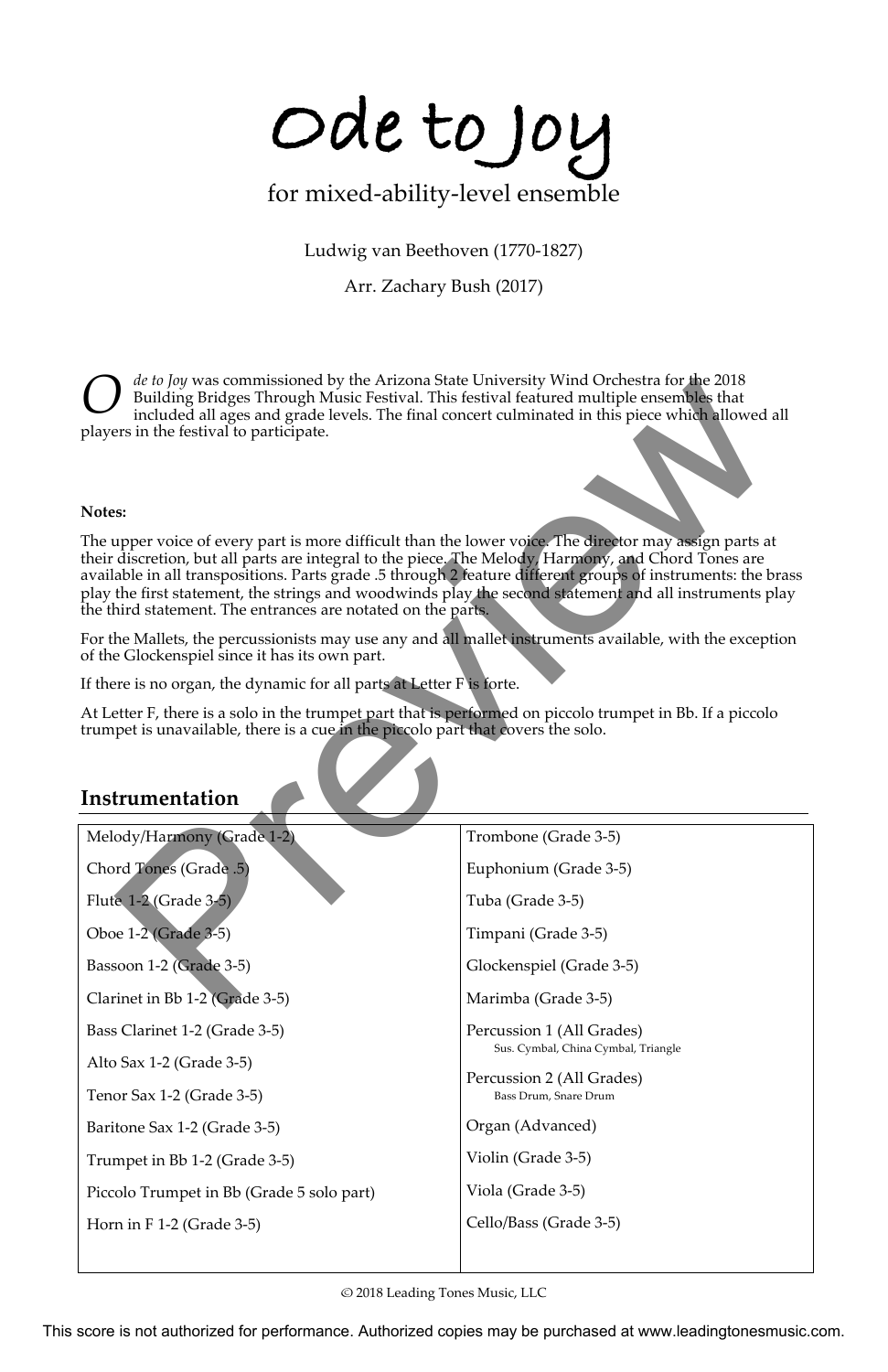

*Commissioned by the Arizona State University Wind Orchestra for the 2018 Building Bridges through Music Festival*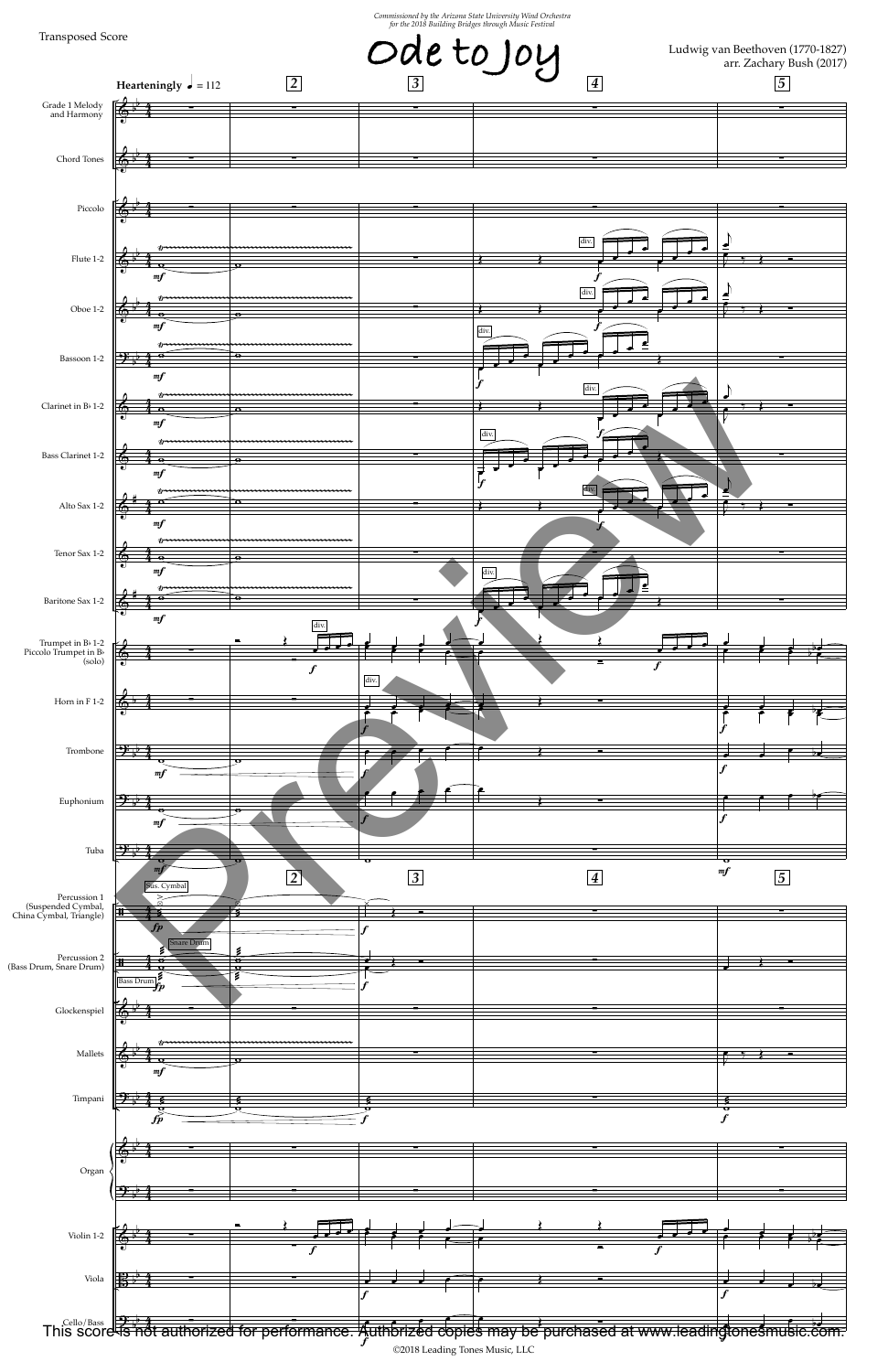

2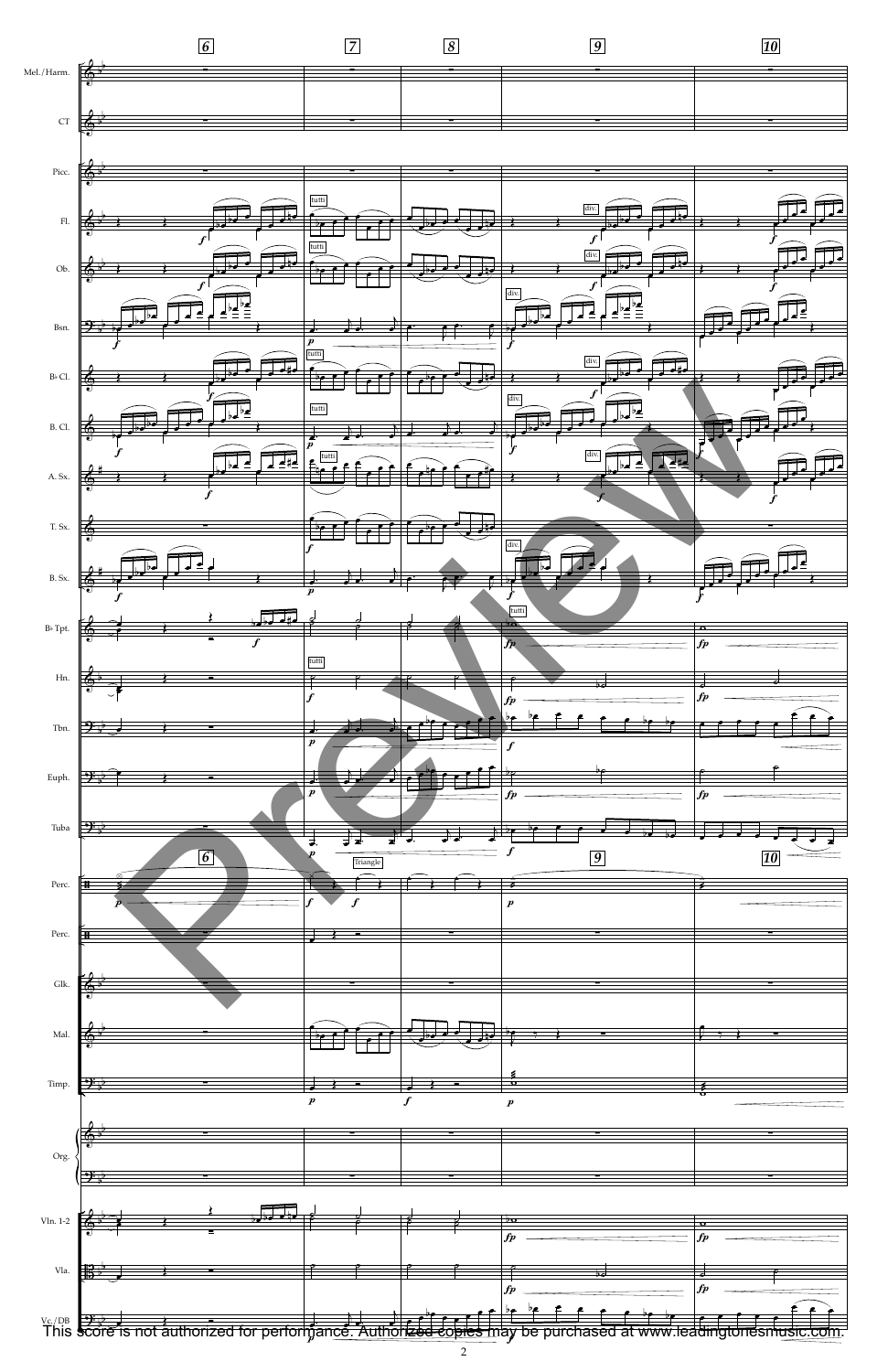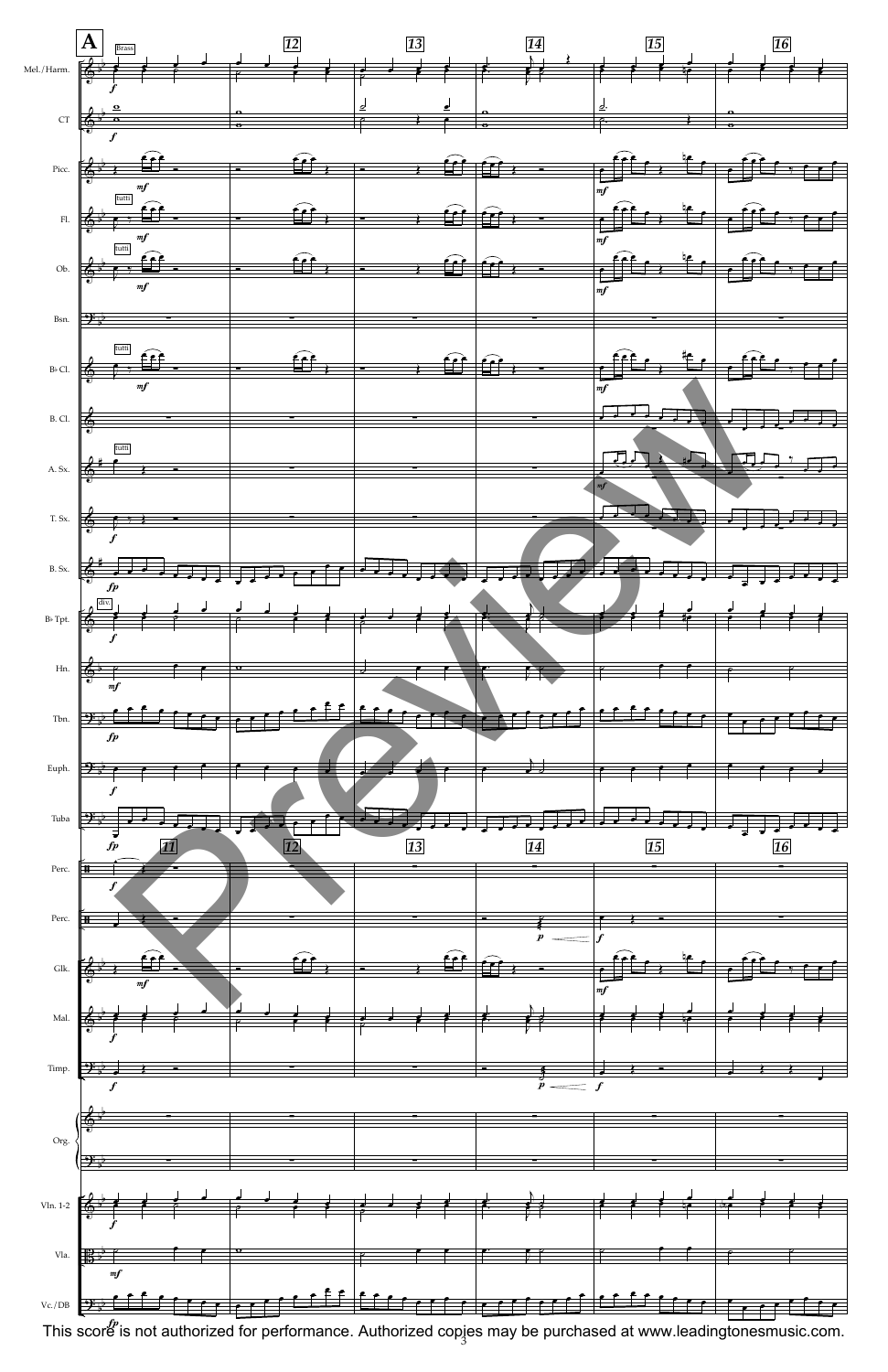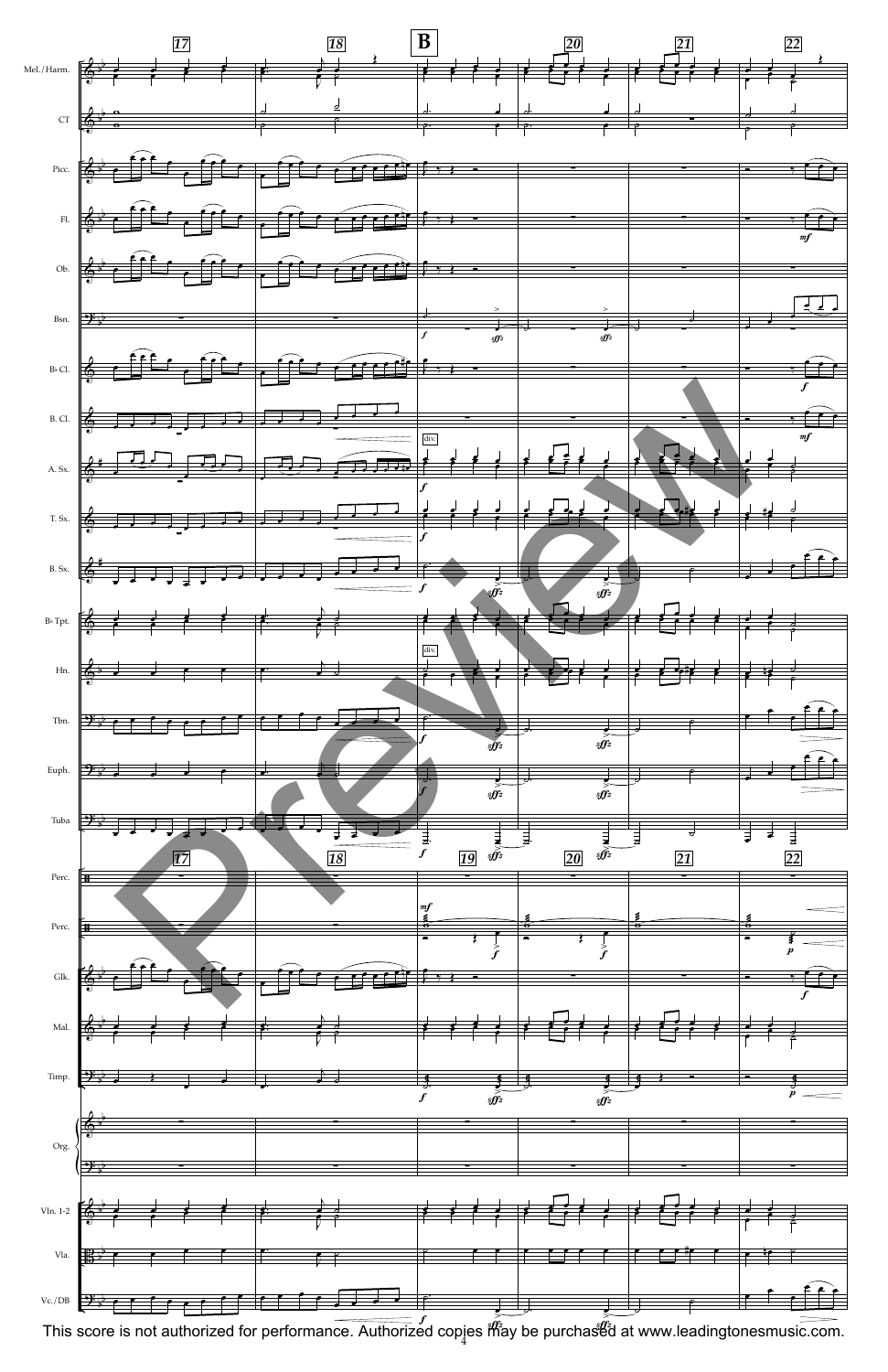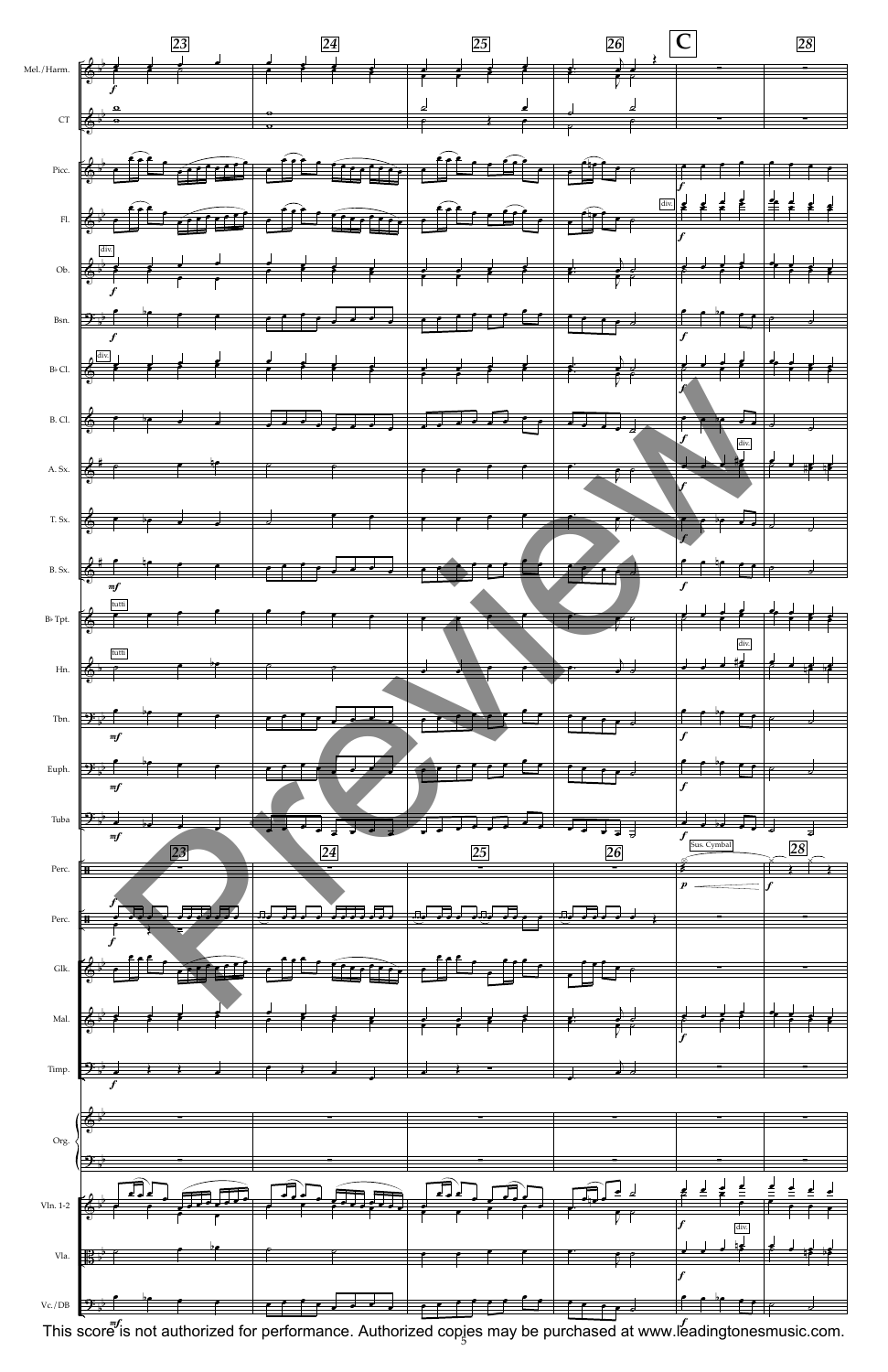

p<br>fr 6 This score is not authorized for performance. Authorized copies may be purchased at www.leadingtonesmusic.com.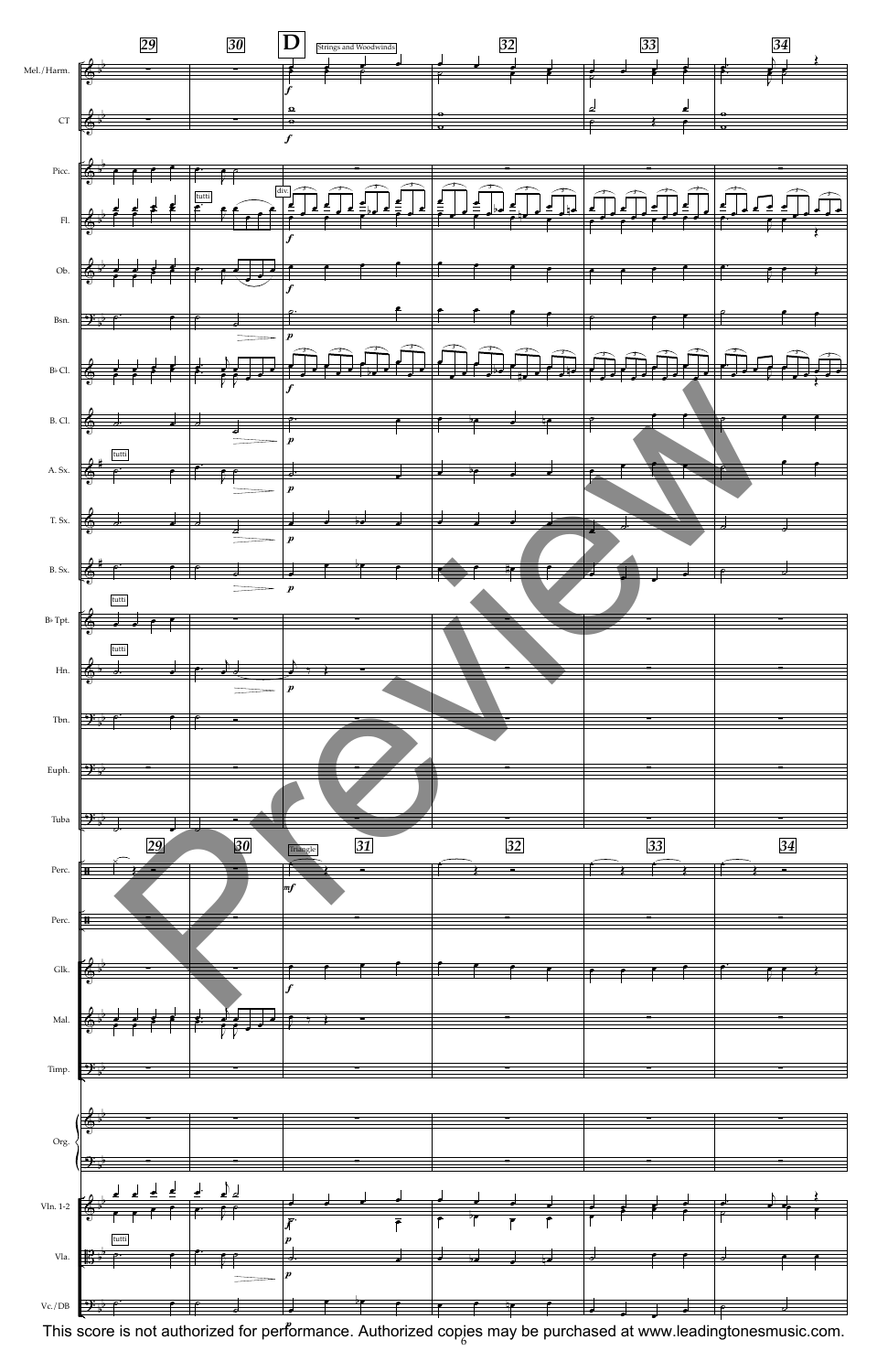

f 7 This score is not authorized for performance. Authorized copies may be purchased at www.leadingtonesmusic.com.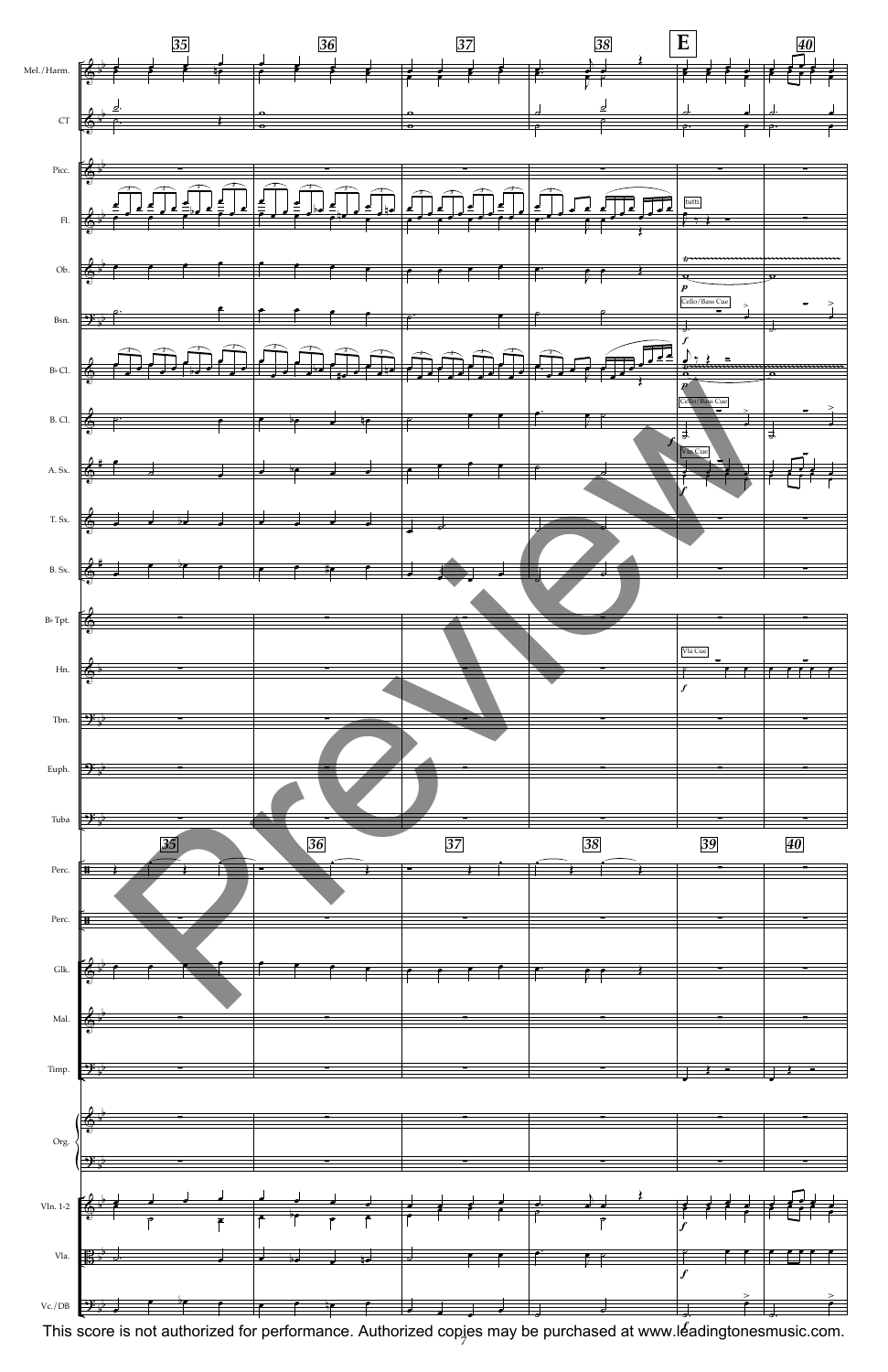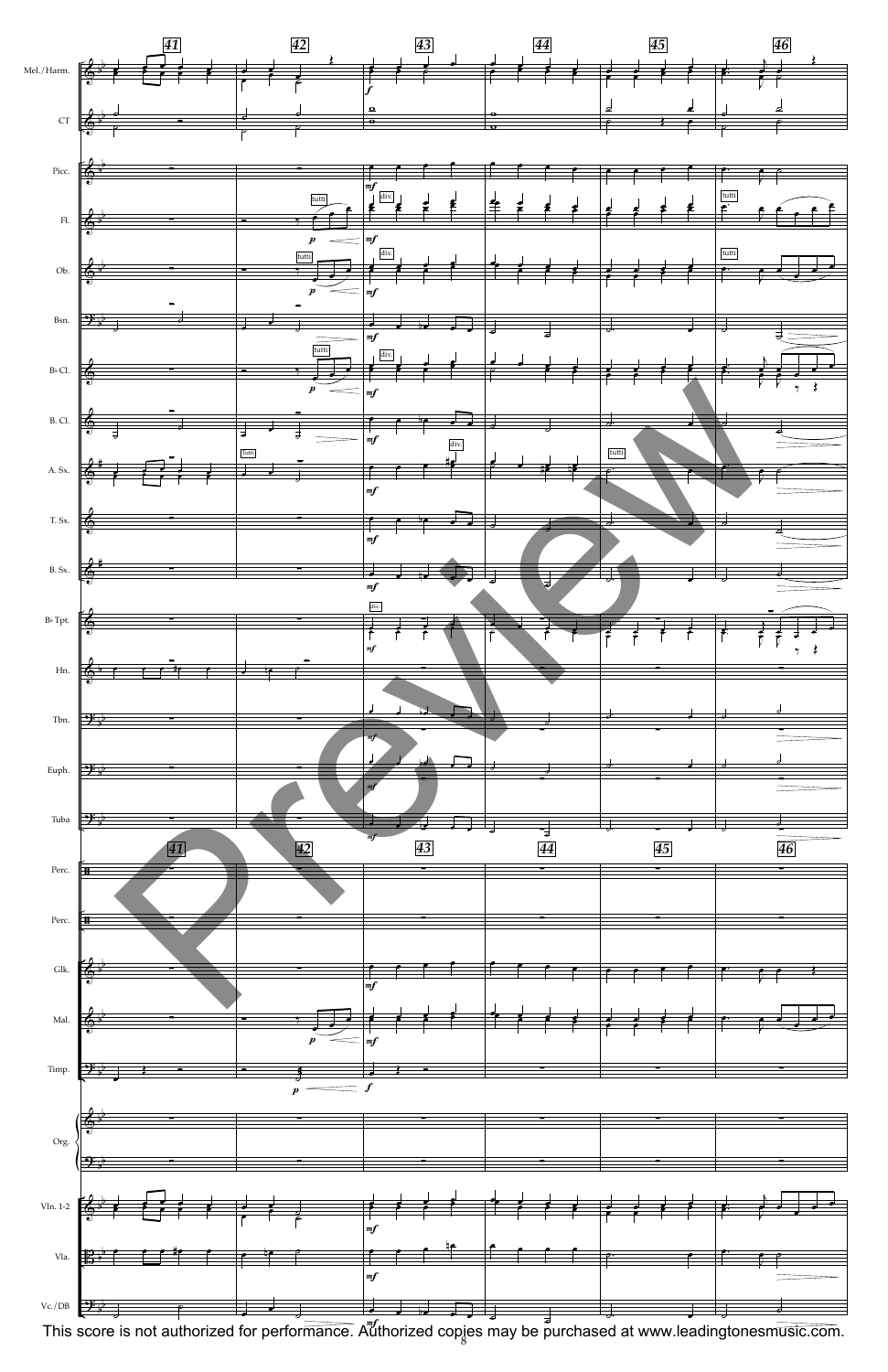

p 9 This score is not authorized for performance. Authorized copies may be purchased at www.leadingtonesmusic.com.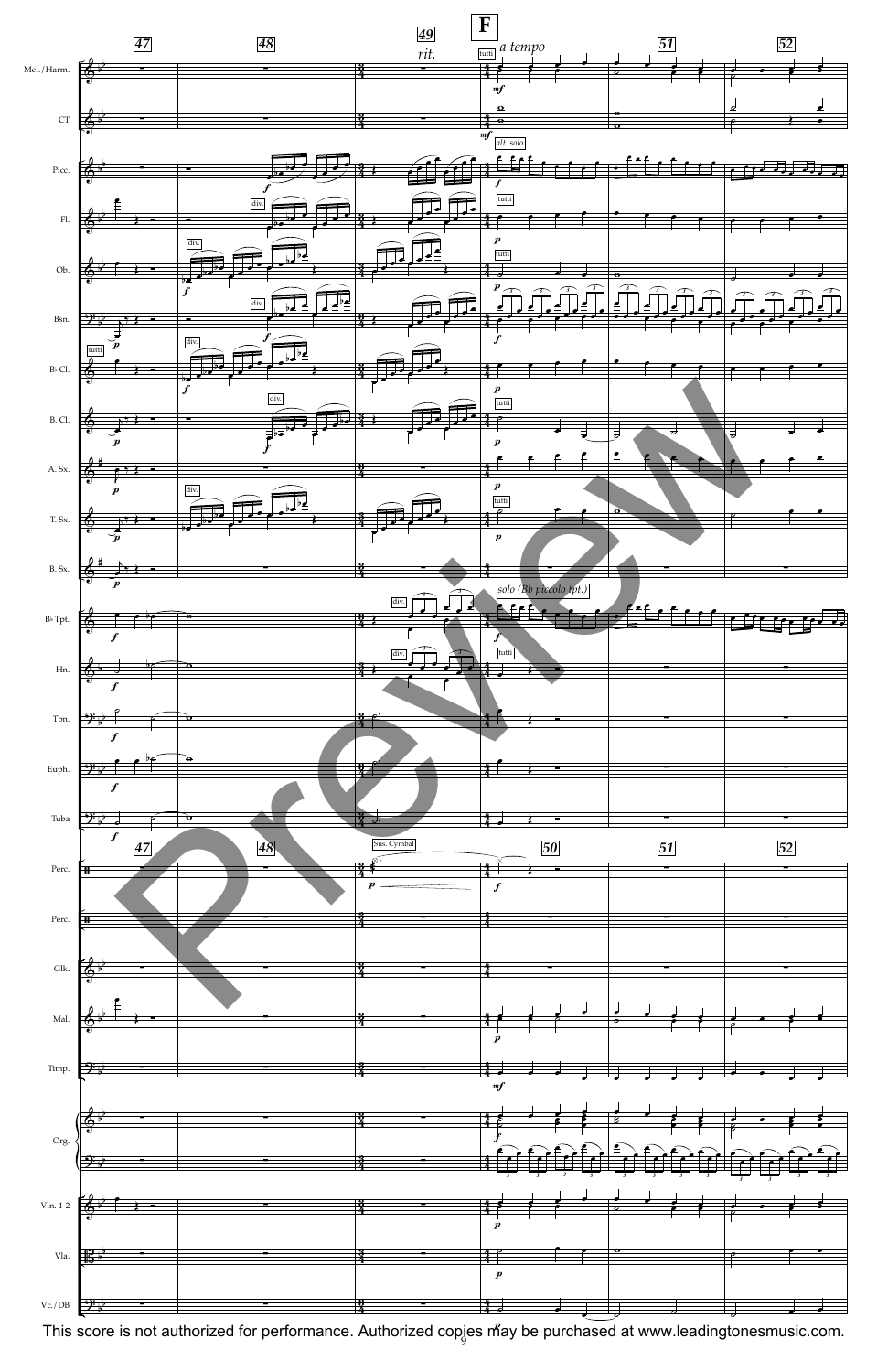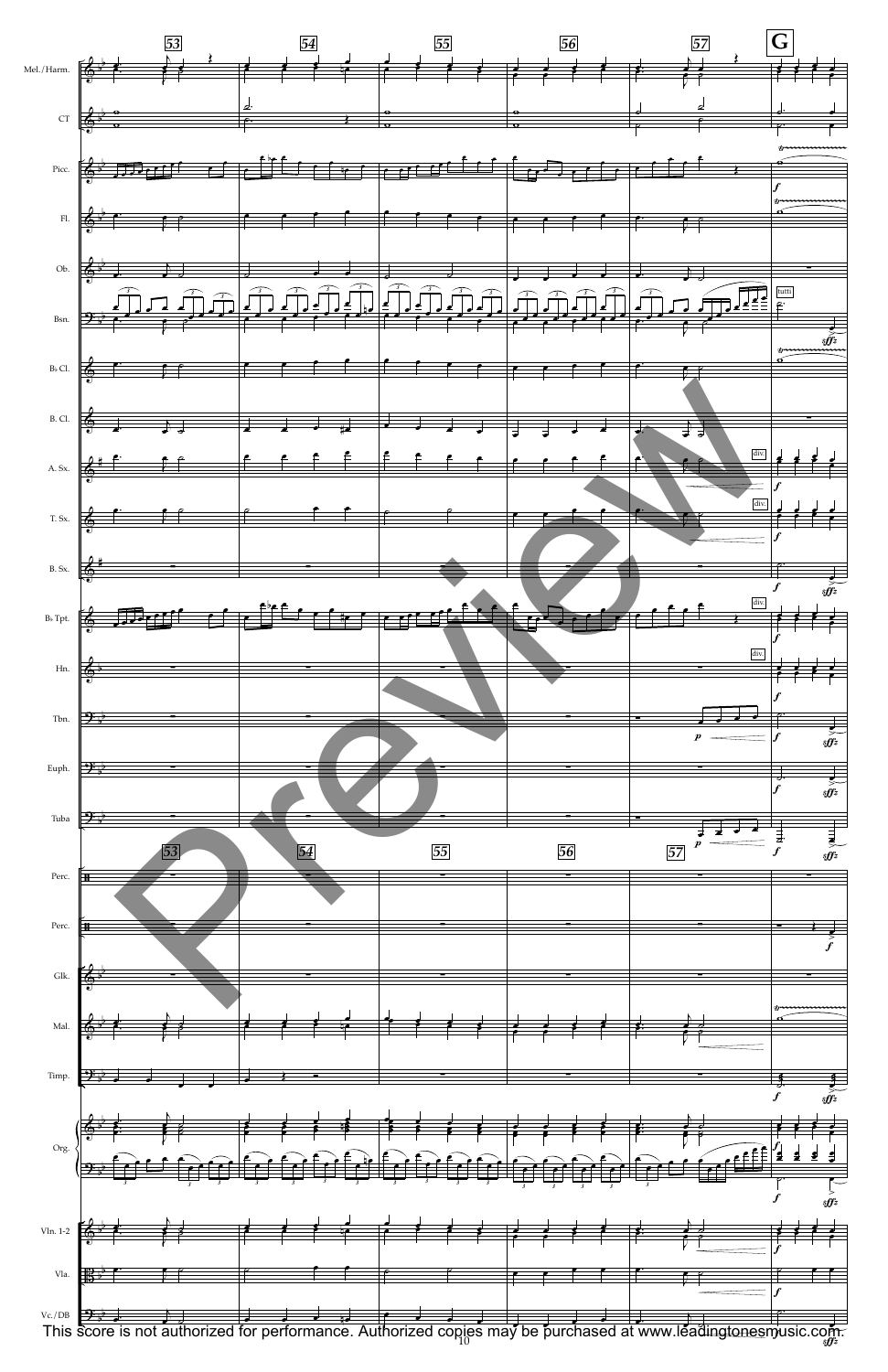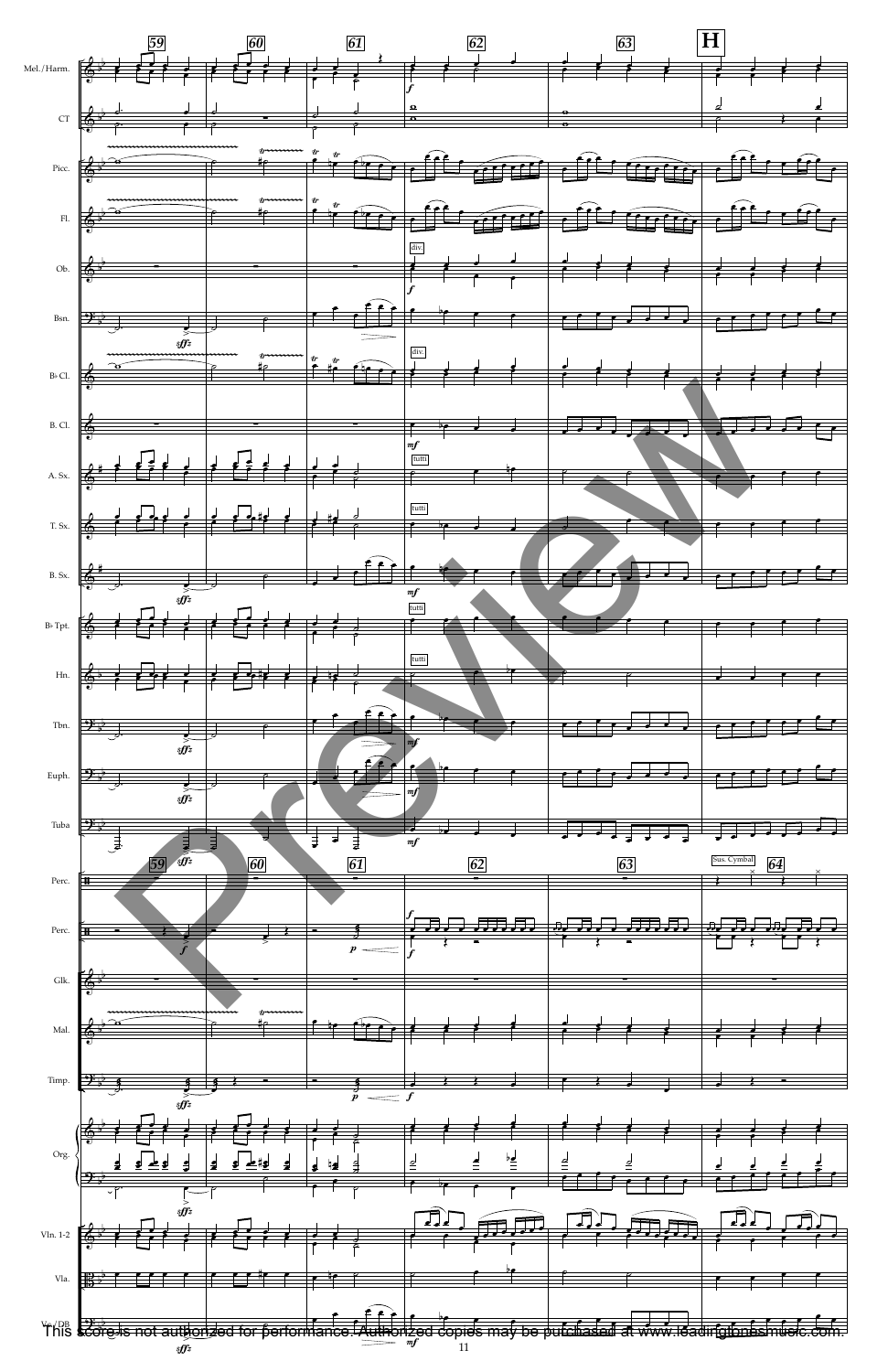